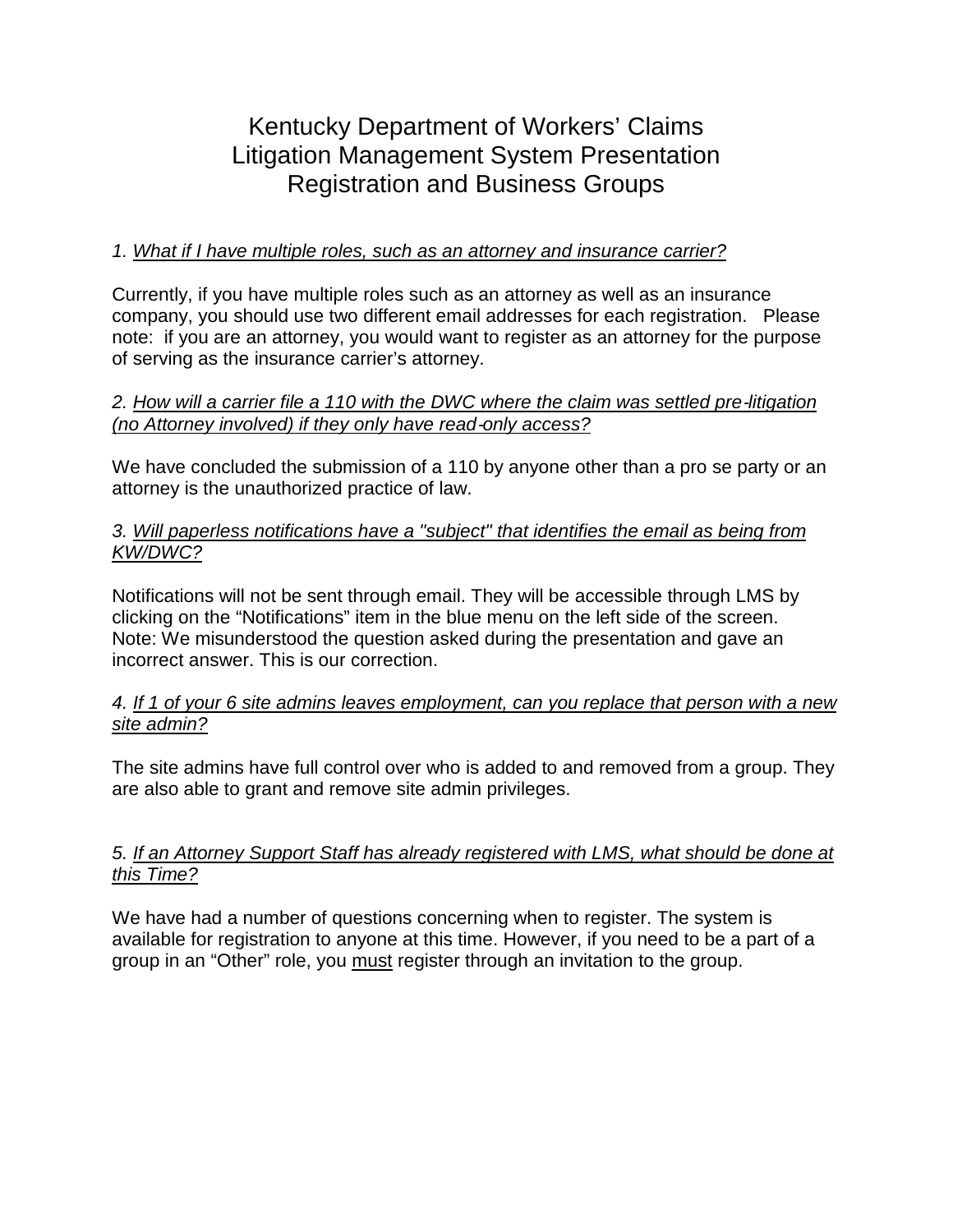# *6. Will these calls always be at 2:30 on Monday afternoons?*

Our current plan is to continue have them on Mondays at 2:30. There will be no webinar the week of March  $28<sup>th</sup>$  or April  $24<sup>th</sup>$ . We will announce the subject of the April 11<sup>th</sup> webinar on March 21<sup>st</sup>. Any schedule changes will be sent out via email.

## 7. *So for an insurance company we need to create our group with our companies FEIN and then invite all of the users (employees) that we want to have access to LMS to join that group?*

Yes.

8. *Our company actually operates as 4 different companies each with FEIN's. Will we (the insurance company) have to have 4 different log*‐*ons?*

Currently it would be best to create four separate groups.

# 9. *Can I set up a secondary e*‐*mail address for backup?*

If you would like to have yourself in a group in an alternate capacity you should be able to do so by registering another email address and adding it to your group. Remember that a bar ID can only be used once.

## 10. *Once we have the groups we will have to provide you a list of claims to associate to our group?*

Yes. Providing DWC with an Excel spreadsheet listing the claim number and style is the preferred method of submission and will expedite the delivery of your access codes.

#### 11. To attend the next session Monday and the following Monday, can we use the same call in information or will we be sent a new invite?

A new WebEx invite will be sent prior to each webinar.

#### 12. *For a firm that has 4 different attorneys, would each attorney need to set up their own group or would we need to do a firm group?*

It is the firm's personal preference. The establishment of groups can be tailored to your business practices.

# 13. *My attorney has already registered. Does he need to contact you to now be a site administrator on a Group Registration?*

If your attorney is going to be the site admin, he can create the business group and will automatically become the site administrator. If not, once the business group is created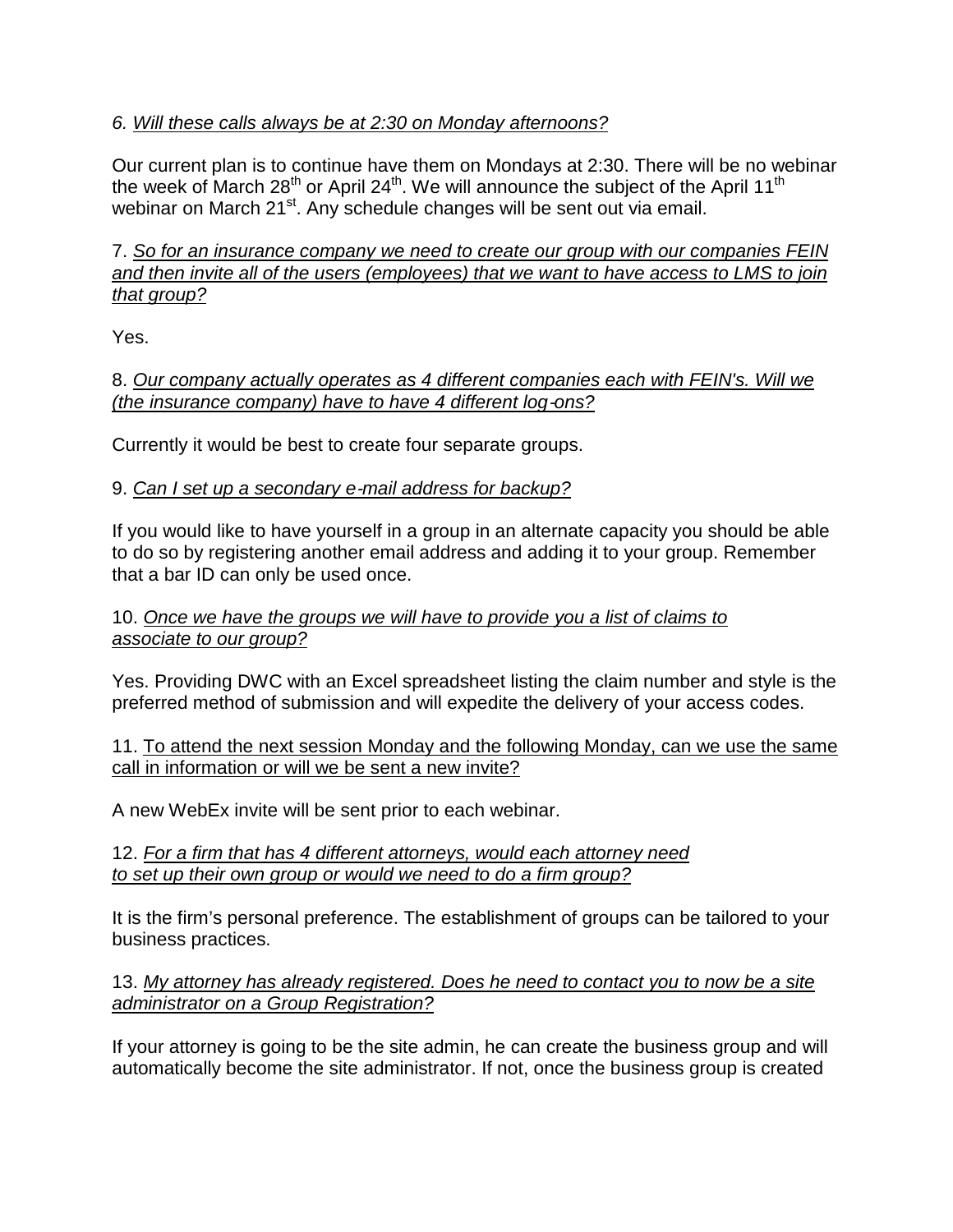by the site admin, the attorney can be added to the group and made a site administrator.

# 14. *What is the benefit for an employer to sign up?*

LMS is an informational opportunity for the employer. Employers will be able to associate to claims where they are named as the defendant and track the progress of litigations.

15. *If I understood Dwight from a prior meeting, he only wants claims currently in litigation (where a 101 has been filed). Is that still correct for the active claims list?*

Yes. Note that beginning Friday, March 18<sup>th</sup>, 2016 acknowledgement letters will be sent containing LMS access codes on newly filed claims.

16. *As an insurance company, are we able to set up different groups for the individual adjusters, or does it have to be in one group?*

The creation of business groups can be tailored to your business practice.

17. *If my adjuster and KY attorney signs up do I as the employer need to sign up?*

Employer sign-up is optional.

18. *Do the requests for access codes need to come from the Site Admin of the LMS group or should they come from each individual attorney handling the claim?*

This is an internal business decision that will be unique to each business entity.

19. *We have multiple underwriting companies and FEINs and people handle claims across those multiple companies under the parent company. Are they going to be able to access all of those groups? Or because they each have their own FEIN and can they only be assigned to 1 group?*

Currently each user (email address) can only be involved with one business group at any time.

20. *Are we going to be assigned the same case # as our attorney's and if our attorneys have registered the claims do we have to register them also?*

Attorney support staff will not actually associate to claims because they are not parties. As a member of the attorney's/law firm's business group, you will be assigned to the cases your attorney is working by a site admin.